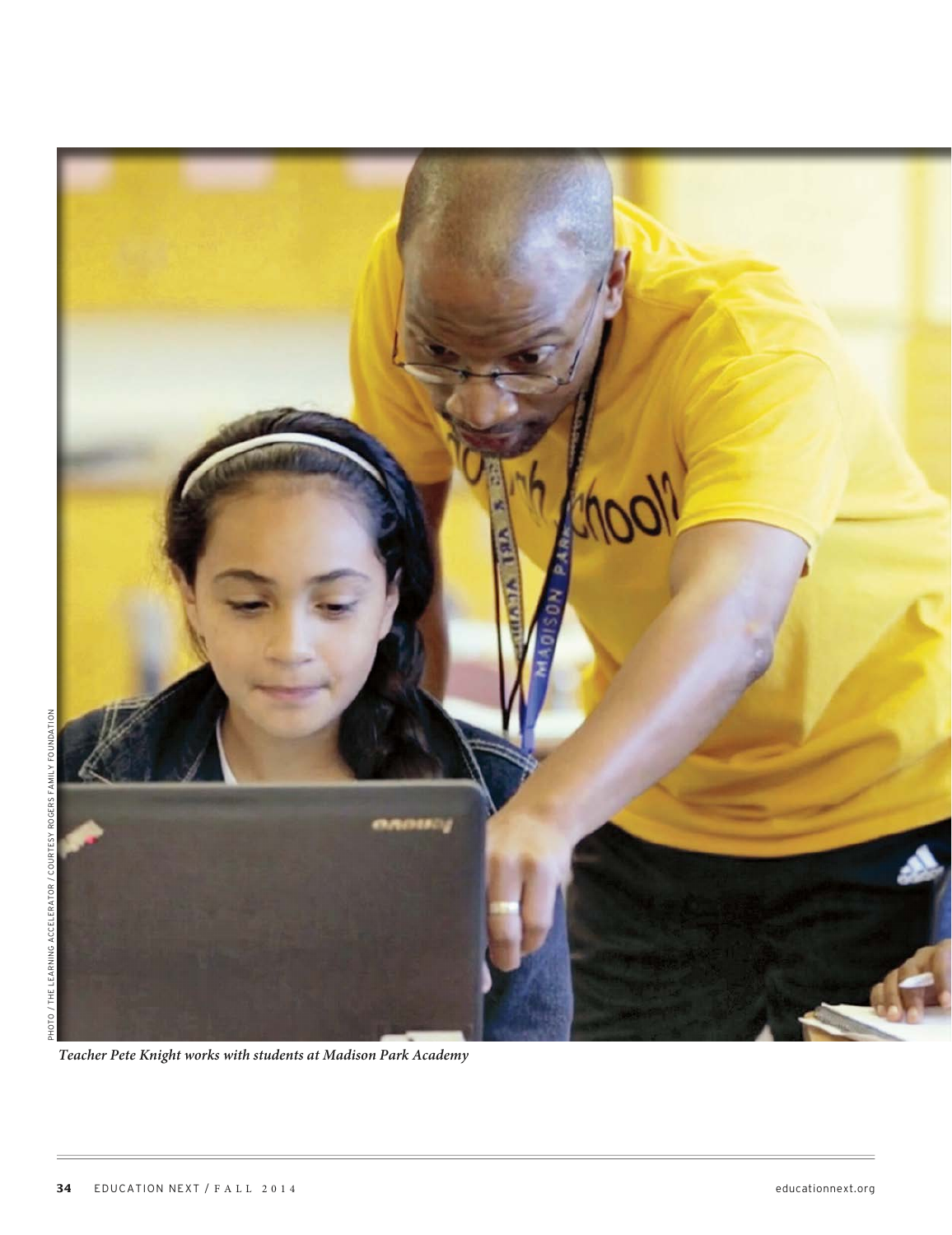# Beyond the **Factory** Model

# Oakland teachers learn how to blend

Like many high-poverty middle schools, Oakland's Elmhurst Community Prep is trying to reach students who are academically all over the map. One-third of the students are working at grade level in reading and math, says Principal Kilian Betlach. Another third are one to two years behind. The remaining third are three or four years behind—or more. "You can't teach them by aiming for the middle and providing these little supports," says Betlach.

Differentiation—teaching students at very different levels of achievement in the same class—is "the greatest challenge facing America's schools today," writes Michael Petrilli (see "All Together Now?" features, Winter 2011).

"Teachers are told to sprinkle your differentiation fairy dust," says Betlach. With 32 students in a class, and no aides, "it's not possible."

What is possible?

A foundation-funded experiment is testing whether "blended learning" can personalize instruction in eight Oakland schools. Blended learning combines brick-and-mortar schooling with online education "with some element of student control over time, place, path, and/or pace" of learning, according to the Clayton Christensen Institute definition of the term.

The Rogers Family Foundation, created in 2003 by T. Gary and Kathleen Rogers, launched a blended-learning pilot in four Oakland Unified schools, including Elmhurst, in fall 2012. Two more district schools and two charters were added in 2013. The foundation focuses on improving Oakland's troubled schools and is funding the pilot with help from the Quest Foundation, the Bill and Melinda Gates Foundation, and others.

by JOANNE JACOBS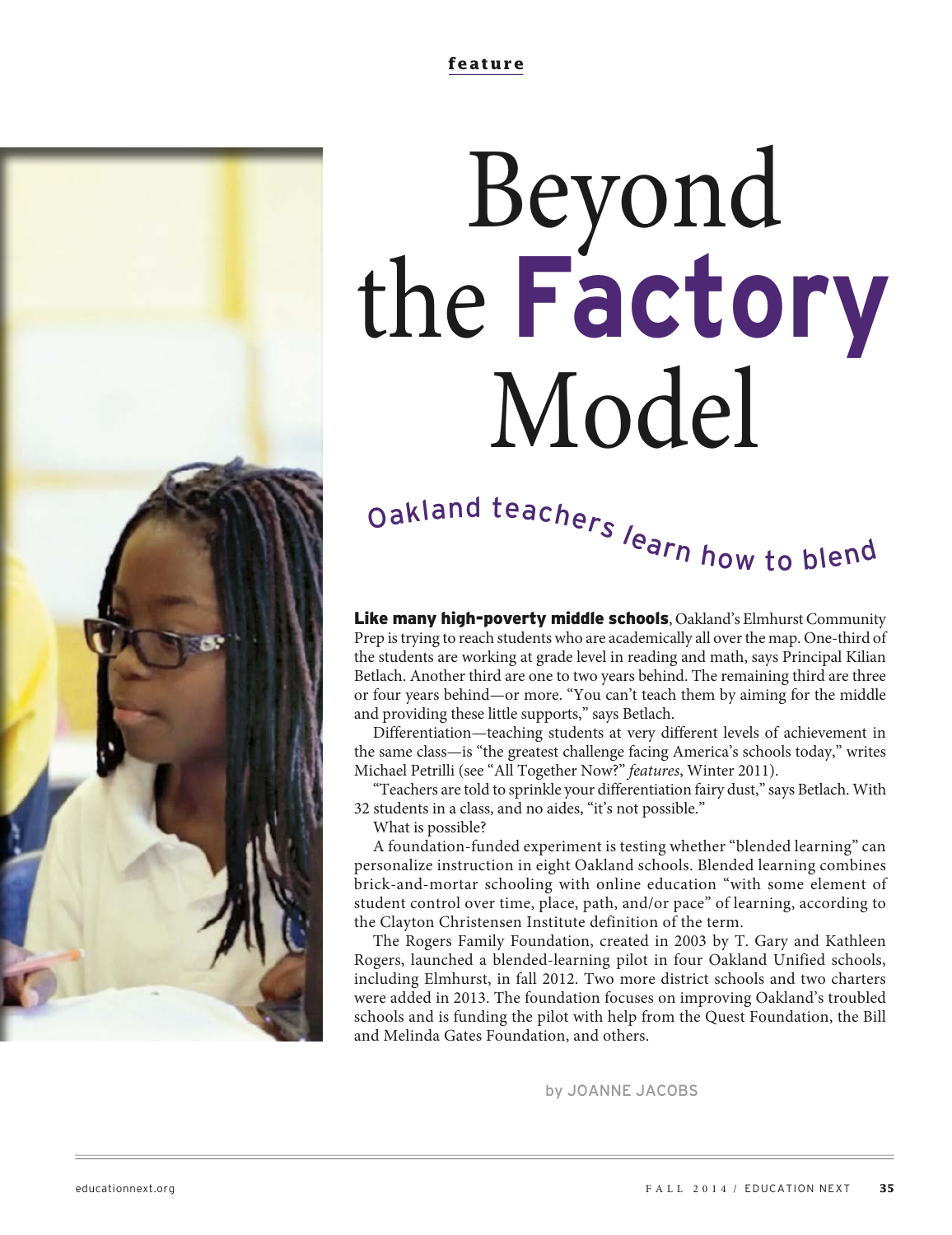Urban schooling doesn't get much tougher than in Oakland. More than two-thirds of Oakland Unified School District students are Latino or African American; 80 percent qualify for free or reducedprice lunch. One-third are English language learners (ELLs). Only half of disadvantaged 9th graders earn a high school diploma in four years.

Pressured by community groups, the district created small, autonomous, quasi-charter schools like Elmhurst starting in 2001. Scores began rising but remain low.

Despite this bleak picture, Oakland schools do have one advantage as they attempt to transform through blended learning: nobody thinks the status quo is good enough.

#### **Blend and Rotate**

"Student control" over the pace of learning is on display in Will Short's Math 8 class at Elmhurst. Laptop users are working on Khan Academy quizzes geared to each student's skill level. At the front of the class, a display charts their "energy points," a measure that includes "on taskness" and the percentage of correct answers. Students receive instant feedback.

Freed from whole-class instruction by the technology, Short has time to reteach concepts to individual students or small groups. Advanced students can move ahead.

At Bret Harte Middle School, which joined the pilot in the second year, Chantel Parnell divides her 6th-grade math students into three groups. On a day in late October, some are using Khan Academy or Google Drive on Chromebooks, while another group is constructing box plots at their desks. The rest are sitting in a circle with the teacher. "Do you understand why you got this answer?" Parnell asks a student.

At that moment, a girl in the Chromebook group raises her hand. A student walks over to help. Oakland schools can't afford aides in mainstream classrooms, so Parnell has asked students to volunteer to coach their classmates.

Like Parnell, most pilot teachers use the "station rotation model." Students move between computers, teacher-led discussions, and, sometimes, group projects or independent desk work.

A few teachers use the PC lab. Some of Patricia Wong's students are working on adding and subtracting negative numbers. Wong explains  $4 + (-5)$  to a boy. "Plus a minus is subtraction," she says. "What do you do?...Why?"

Meanwhile, one girl is drawing a number line on the screen. Another has moved on to multiplying and dividing with negative numbers. Advanced students are doing word problems.

One boy is taking the "mastery challenge," which pops up randomly. The challenge asks him to add 2.83 + 3.5.

Blended learning isn't just for math classes at Bret Harte. Teacher Amy Colt uses the online learning program Achieve3000 to teach English and social studies. The program provides Associated Press news stories rewritten to match each user's reading level, plus a reading quiz to check comprehension and a writing test. Colt circulates, talking to students individually.

#### **The Launch**

The idea for the pilot came from Oakland principals who had received earlier Rogers grants. They "weren't having the impact they wanted with technology" and wanted to do "something larger and deeper," says Greg Klein, director of blended learning for the Rogers Foundation. Klein is coauthor of "Blended Learning in Practice: Four District School Journeys," a case study of the Oakland project written with Carrie McPherson Douglass, who's now with the Cities for Education Entrepreneurship Trust, an umbrella organization for urban reform groups nationwide.

Teachers said, "I don't have enough time to meet the needs of my highest-skilled students or my ELLs. It would be great to personalize instruction." Those proved to be "gateway drug conversations," says Klein.

Tracey Logan, who manages technical services for Oakland Unified, was enthusiastic. "We saw an opportunity that was aligned to where we want to go," she says.

Schools competed for the chance to participate. Working with Education Elements, a company that designs "personalized learning solutions," the foundation initially chose EnCompass Academy (K–5), Korematsu Discovery Academy (K–5), Madison Park Academy (grades 6–9), and Elmhurst Community Prep (6–8). All are district-run schools in highpoverty, high-crime areas.

"We looked for principals who were strong leaders able to implement change," says Jane Bryson, who directs the

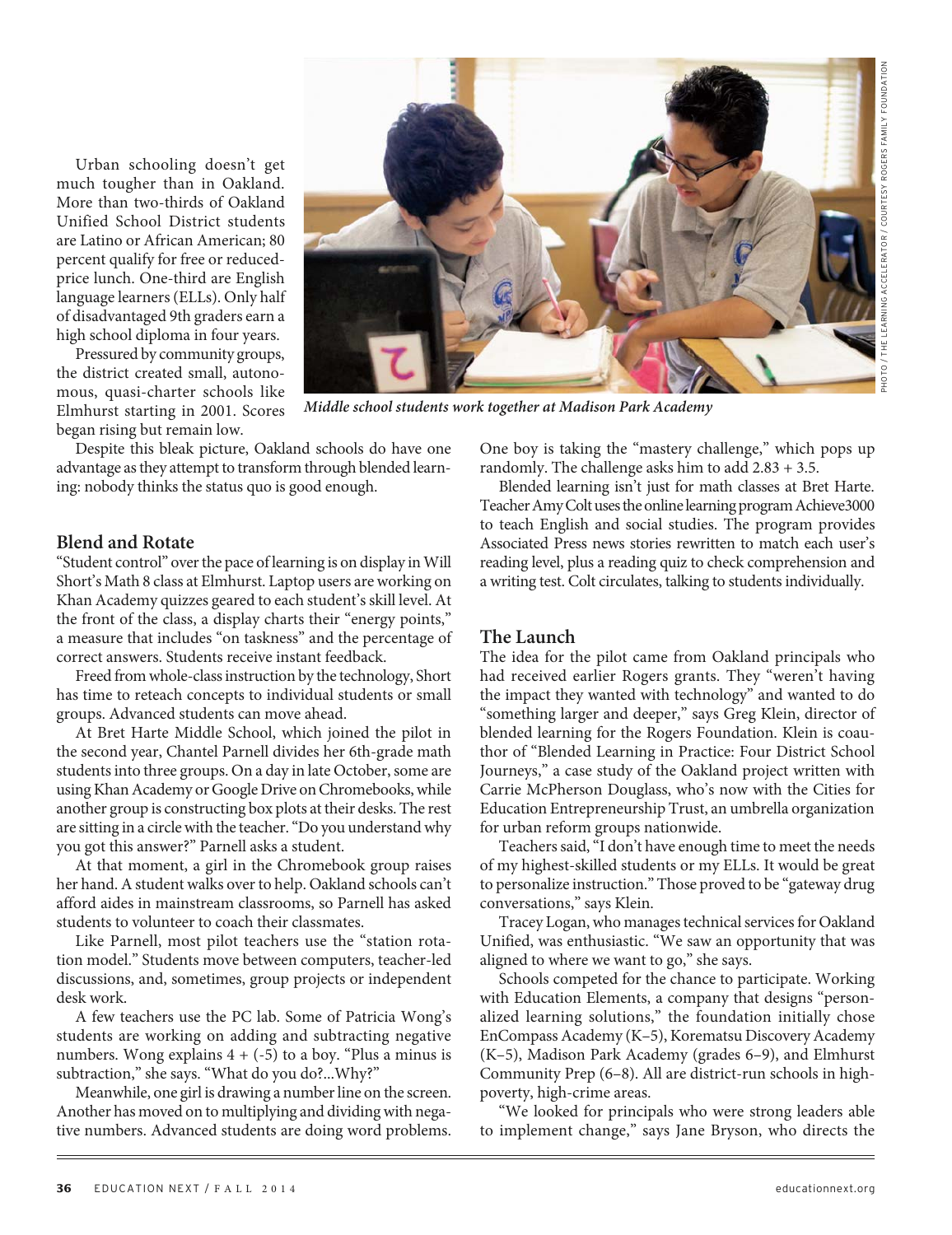# **feature** BLENDED LEARNING JACOBS

education team at Education Elements. Like their principals, all the teachers within the schools that implemented blended learning were "early adopters" who wanted to try something new. They committed to spending one hour a week after school on collaboration and training, which Rogers funded. That time proved to be critical, says Bryson.

But the pilot's first year was difficult.

Education Elements trained and supported Madison Park and Korematsu teachers. The company's software platform lets students sign in to a home page that shows all the learning programs available. Teachers can access a data

dashboard to see all the data on each student and create assessment tools.

All of Madison Park's math teachers and two other teachers volunteered to be in the pilot. At Korematsu, two 4th-grade teachers volunteered to use blended learning to teach both reading and math.

Hoping to test a different approach as well, Rogers brought in Junyo, a small company, to work with Elmhurst and EnCompass Academy. Junyo tried to develop its own platform with a portal for students and a data dashboard for teachers but gave up in mid-September, returned the money, and quit the pilot. Klein and the foundation's two blended-learning specialists took over tech support and training for the two schools. But lingering effects of the Junyo experiment added to what were already significant challenges.

At the former Junyo schools, the lack of a single portal meant that a student might need to log in separately to five different programs. Klein made sure they could use the same username and password at least.

Rogers had planned to try blending in just 4th and 5th grade at EnCompass, but Junyo signed up all the teachers. Many didn't realize how much work it would take, says Klein. Implementation was "shallow."

Most pilot teachers use the **"station rotation model."** Students move between **computers, teacher-led discussions**, and sometimes, **group projects** or **independent desk work**.

> Elmhurst had a "failure to launch" in what Betlach calls "Year 0." Junyo's "advice on devices was divisive and faulty." Teachers never had reliable Internet access.

> Elmhurst's building, shared with another small middle school, was erected in 1906 and partially rebuilt in the 1920s after a fire.



**At Madison Park Academy, teacher Jessica Tucker works with a student**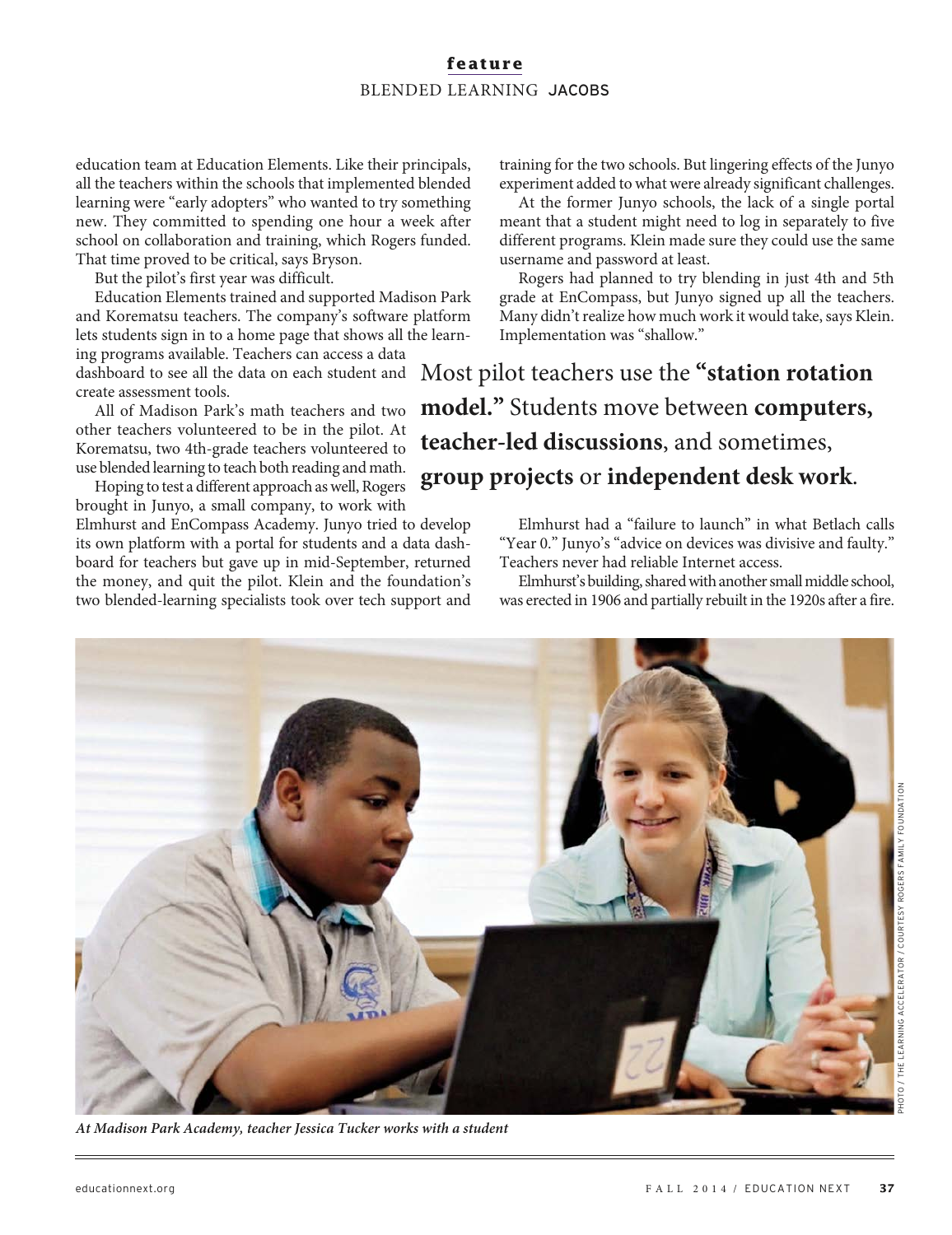# **First-Year Evaluation**

SRI Education researchers conducted an evaluation of the program's first year for the Rogers Foundation. Below are some highlights from that report:

Most teachers used digital content for remediation. They had little faith that students would learn new concepts or develop higher-order skills online. Using instructional videos to introduce new concepts was too difficult for most students, teachers said.

Although all digital-content providers claim their content is aligned with Common Core standards, most teachers were dubious about the software's rigor. "The technology piece is mediocre," reported a middle-school math teacher.

Despite that, teachers gave online programs high ratings. That may reflect their decision to use digital content to teach basic skills.

Teachers struggled to teach students to work independently and rotate quickly, while also troubleshooting the computers and leading small-group discussions. Over time, students learned to focus, persevere, and cope with problems, teachers said. They helped each other.

Those students who started way behind could see their progress, even if they remained below grade level. Students said they tracked their progress closely and felt "rewarded and empowered" when they improved. "The data helped them make the link between their hard work and learning."

Using the data wasn't easy, however. "It's hard for a kid to sift through it all and pinpoint exactly what specific activity is holding them back or what specific skill they are missing," a teacher said.

Using data was hard for teachers, too. Only a few teachers became comfortable analyzing data to "inform instructional decisions," despite tools provided by the digital content providers.

Many teachers mistrusted data from tests they hadn't written themselves. One teacher told her principal that students were "getting little medals and trophies saying that they know their math facts [but] when it comes to paperand-pencil timed tests they don't know their math facts."

(She was using a pencil-and-paper test that was the "best of the factory model," Klein explained. She switched to an online program that matched her assessments.)

The ability to monitor student progress easily helped teachers use their time more efficiently. One pilot teacher said, "I'm spending a lot less time grading and more time actually looking at the data and planning for reteaching lessons."

Students were eager to retake math quizzes, said a middle-school teacher. Once they achieved proficiency, the teacher let students explore Khan Academy videos on other topics. "She

joked that she would often find her middle schoolers watching videos about art history and theology when they had time to explore."

A few teachers had help from a student teacher or special education aide. Madison Park had AmeriCorps volunteers who served as blendedlearning coaches. Rogers's blendedlearning specialists rotated among classrooms. But most teachers had to go it alone most of the time.

In some classrooms, blended learning built "a sense of community and collaboration." At one middle school, Rogers's blended-learning specialist trained a group of girls to refurbish older PC desktops. "Not only did the students learn a valuable skill that they felt good about, it also allowed the school to scale up its technical capacity quickly and cheaply. Now, if a computer goes down, one of the students can bring it back to life," the report said.

Several teachers used IT-skilled students to set up computers and troubleshoot problems. Even in elementary school, some students served as tech support for their teachers.

"I loved having the ability to teach to a smaller group of kids; every kid was more engaged, participated more," one teacher said. "I did different things with different kids depending on their needs."

**SOURCE:** Woodworth, K., Greenwald, E., Tyler, N., Comstock, M. (2013). Evaluation of the First Year of the Oakland Blended Learning Pilot. Menlo Park, CA: SRI International.

To make room for desktop computers, the foundation paid to have built-in cabinets removed, something teachers had wanted for a long time. But there weren't enough wireless access points.

On the software front, Rogers learned a lot from the first year about what not to do, says Klein. "We asked teachers to learn multiple education tech tools at the same time." It was too much.

Across the four schools, pilot middle-school teachers used a number of different learning programs, including Achieve3000, i-Ready, Khan Academy, ST Math, iLearn, and iPass, according to an SRI International report on the pilot's first year (see sidebar). At the elementary level, Google Drive, Achieve3000, Mangahigh, Khan Academy, Digital Passport, and i-Ready were popular.

"Online content providers can look like bright, shiny objects," says Bryson. And Rogers was paying.

"It was overwhelming," says Keara Duggan, an Education Elements staffer who worked with teachers.

"Now we say, start with Khan, and then add more as you see the need," says Klein. The pilot's new motto: "Go slow to go fast."

His other conclusion: "Listen to teachers. Be authentically humble."

"We did way too much too fast," says Logan.

"This is really, really hard," teachers told her. "It's like being a first-year teacher all over again."

#### **A Leap of Faith**

Once teachers gain experience with blended learning, they don't want to go back, says Logan. "They say, 'I wouldn't do it any other way.'"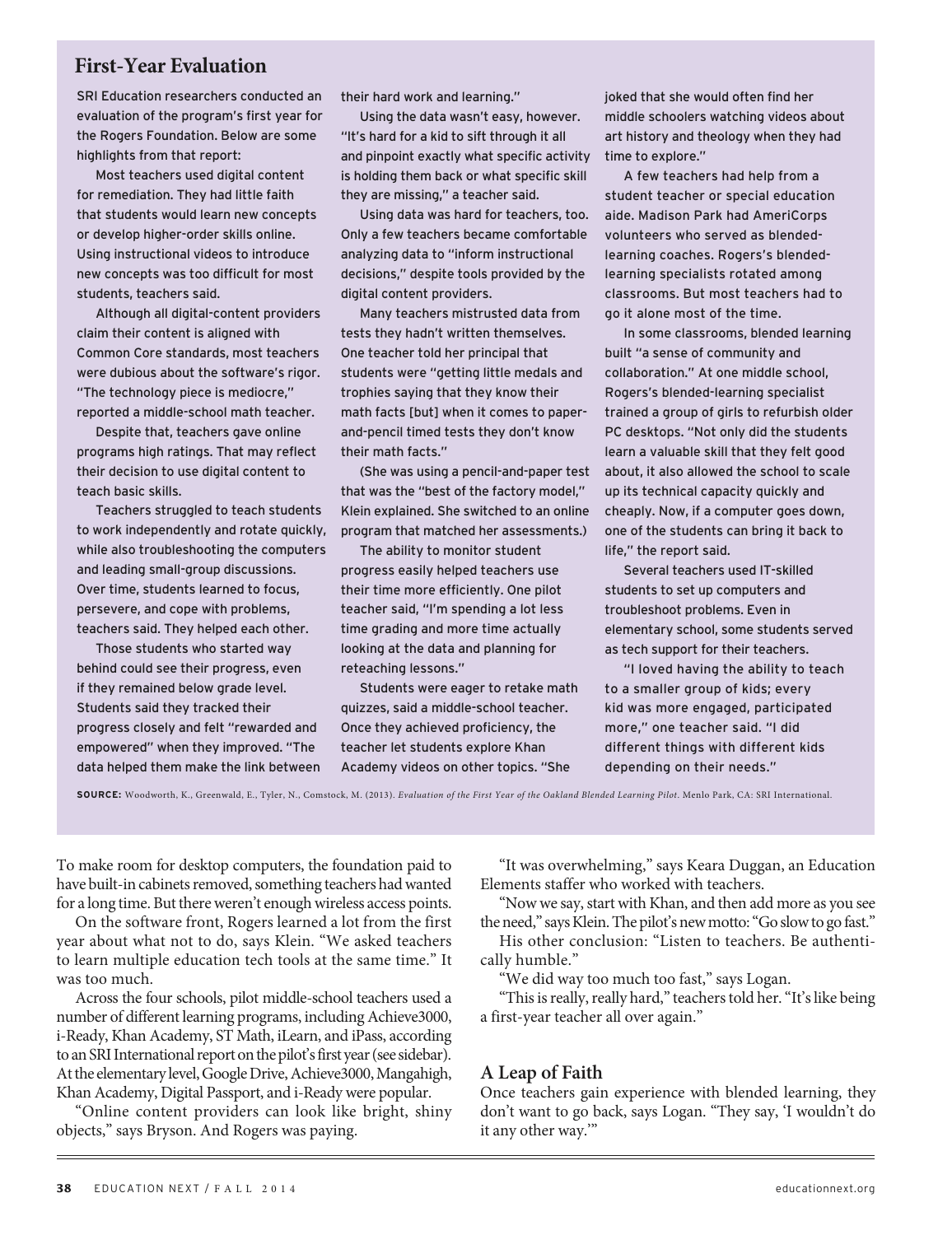## **feature** BLENDED LEARNING JACOBS

Technology will "change what teaching looks like"—eventually, she predicts. Right now, however, "it's a bit of a leap of faith."

Technology can "make the best use of teacher time, adapt to meet students where they are, and encourage collaboration and creativity," Logan says. It can "expand the classroom. Students don't just have access to what a teacher knows or what's in the science book." Most of all, she wants students to "take ownership of their learning."

Jessica Tucker wants that for her students, too. Every Friday, Tucker would give a math quiz to her 6th graders at Madison Park. Half would fail. She'd try to reteach the lesson the following week, while introducing the next concept. On Friday, once again, half would fail.

After making the transition to blended learning, Tucker asked students to signal if they were ready for a quiz. Thumbs-up meant ready, thumbs-down meant no way, and a sideways thumb meant "not sure."

On one Friday, 15 students put their thumbs up. Those students all passed the quiz. Tucker taught an extra lesson for those who needed it before they took the quiz. "It was effective because they felt they had a choice," she said in a video on differentiation in a blended classroom. "I did an extension lesson at a higher level" for the ones who took the quiz first.

"I've done that every Friday since," says Tucker. "It has improved mastery scores a lot."

She uses a program called MasteryConnect to design her own tests. If a student does poorly, "I can say, 'before you retake the test,

I want you to go to these four Khan videos.' The kids who didn't get it after two lessons with me, they're obviously not going to get it with another lesson with me."

Tucker wants to instill the belief that "you can't not master a concept. I don't care how many times you have to take it. You can't leave until you learn."

#### **Year 2 and Beyond**

In Year 2 of the pilot, Rogers added two district middle schools, a charter elementary school, and a charter K–8 school, while serving more grade levels at the original four schools.

ASCEND, a district school turned K–8 charter, has a Chromebook for every student and every teacher. Aspire's Millsmont Elementary, a charter, has gone in a different direction, by designing a mobile computer lab that groups students in "pods" of four.

Korematsu, one of the original district pilot schools, is blending in nearly every classroom now. EnCompass simplified its program, and the principal hired teachers who are eager to use digital learning.

This year, Elmhurst's Internet works consistently at a high speed thanks to newly installed access points. Blended learning is starting to work, says Betlach.

"It allows you to gather data on student performance much more quickly," says the principal. The "exit ticket"—

a mini-quiz at the end of each lesson—gives students instant feedback. "Kids say, 'I really like to know how I

All the 8th-grade teachers are participating in the and one 6th-grade math/science class. Teachers who've tried it are spreading the word, says Betlach. Nonpilot teachers ask him, "When do I get my Chromebooks?"

#### **Blending More, Spending Less**

Rogers is learning how to blend without overspending. The foundation "overpaid" for hardware in Year 1, spending \$670 per student, says Klein. Schools bought MacBook Airs, Lenovo

did right away.'" Teachers can track trends and patterns: Which question was problematic? What needs reteaching? "Better data let you target instruction to where kids are," says Betlach. With students at widely different skill levels, teachers can have "different groups working on different things." blended pilot this year. So are two special-education classes

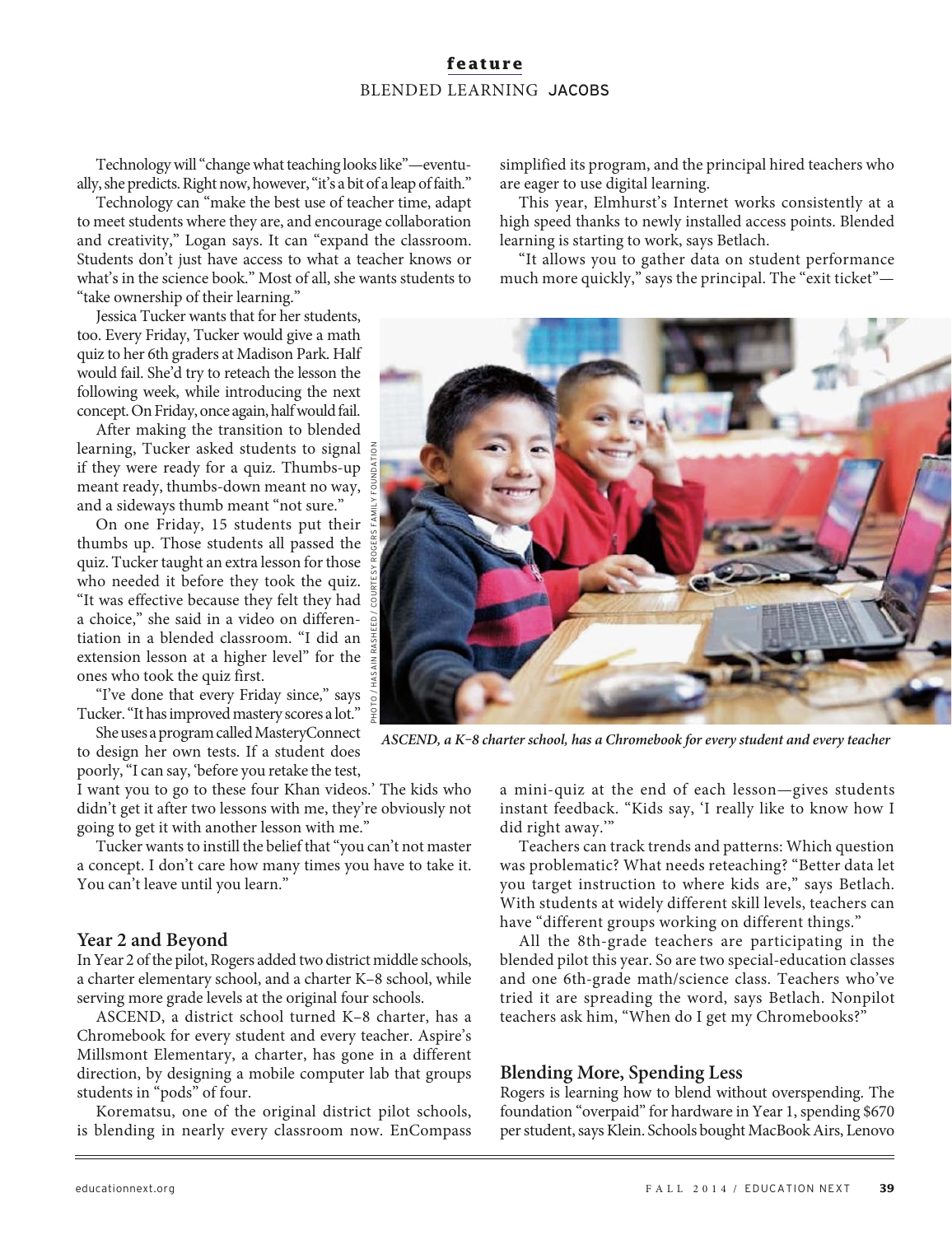PCs, and Windows desktops. This year, the four new schools and the new teachers at Year 1 schools bought Chromebooks for \$249 apiece. The price already has fallen to \$199, says Klein.

Chromebooks hold up, require less tech support, and have a battery that lasts all day, says Klein. "Google has a cloud-based interface to manage the devices. You can buy 20 Chromebooks and 30 seconds later they're set up and away you go."

Teachers are using more free software this year. "You can get a lot of value out of Khan Academy at zero cost," says Klein. "Then, when you go shopping for premium content, you have a better idea of what you need."

Because of savings on computers and software, the Year 2 cost is \$10,000 per school, half the cost of Year 1, says Klein.

With hardware and software spending going down, Rogers is focusing on helping teachers use technology to improve learning. That's what really counts, says Klein.

His don't-go-there example is Los Angeles Unified, which spent \$500 million to buy iPads for every student. Implementation was a disaster. Other districts, such as Miami-Dade and Guilford County, North Carolina, have put laptopsfor-all programs on hold.

The Rogers pilot is having a ripple effect in Oakland and beyond. Schools that didn't make the Rogers pilot, both district and charter, are "trying to blend with very little money," says Klein.

Learning Without Limits (LWL), a district-run elementary that recently converted to a charter, applied for the blendedlearning pilot but didn't make the cut. The school went ahead anyhow. With few computers in the early grades, LWL blends in 4th and 5th grades.

School PTAs and local donors are helping. Some use very low-cost computers refurbished by Oakland Technology Exchange West. Others can afford Chromebooks.

Before the pilot started, only one or two "bleeding edge" charters in Oakland were trying to use blended learning, says Rogers's Year 2 report. "Just two years later, our eight pilot schools are joined by at least five more district schools, and practically every charter in the city is actively leveraging adaptive online content to personalize instruction." A majority of Oakland schools have asked the foundation how they could try blended learning.

Oakland Unified is investing \$3.5 million—half of its

one-time Common Core implementation dollars from the state—to upgrade networks at every school. The district won a \$100,000 Gates Foundation planning grant to design a personalized blended learning system at all its schools and is seeking funding for implementation.

Nearby districts have adopted blended learning on their own. Thirty-five miles to the south, next to San Jose, Milpitas Unified is blending instruction in two-thirds of elementary-school classrooms; the district's teachers designed the plan. At Milpitas High School, the district has provided Chromebooks for students and teachers to use across the curriculum.

#### **Phasing Out the Factory Model**

It will take some time to determine how well blended learning works in the Oakland schools. Even though most teachers reported that students were highly engaged when working with digital content and were better able to learn the material, only one-fifth of Rogers pilot teachers said their students did better on benchmark tests the first year (see Figure 1).

Results on the 2013 California Standards Tests were "mixed," says Klein. Madison Park's 6th graders outperformed

#### **Engagement Boost (Figure 1)**

Pilot teachers reported that students were highly engaged with digital learning content; they were less optimistic about the impact of blended learning on student test scores.